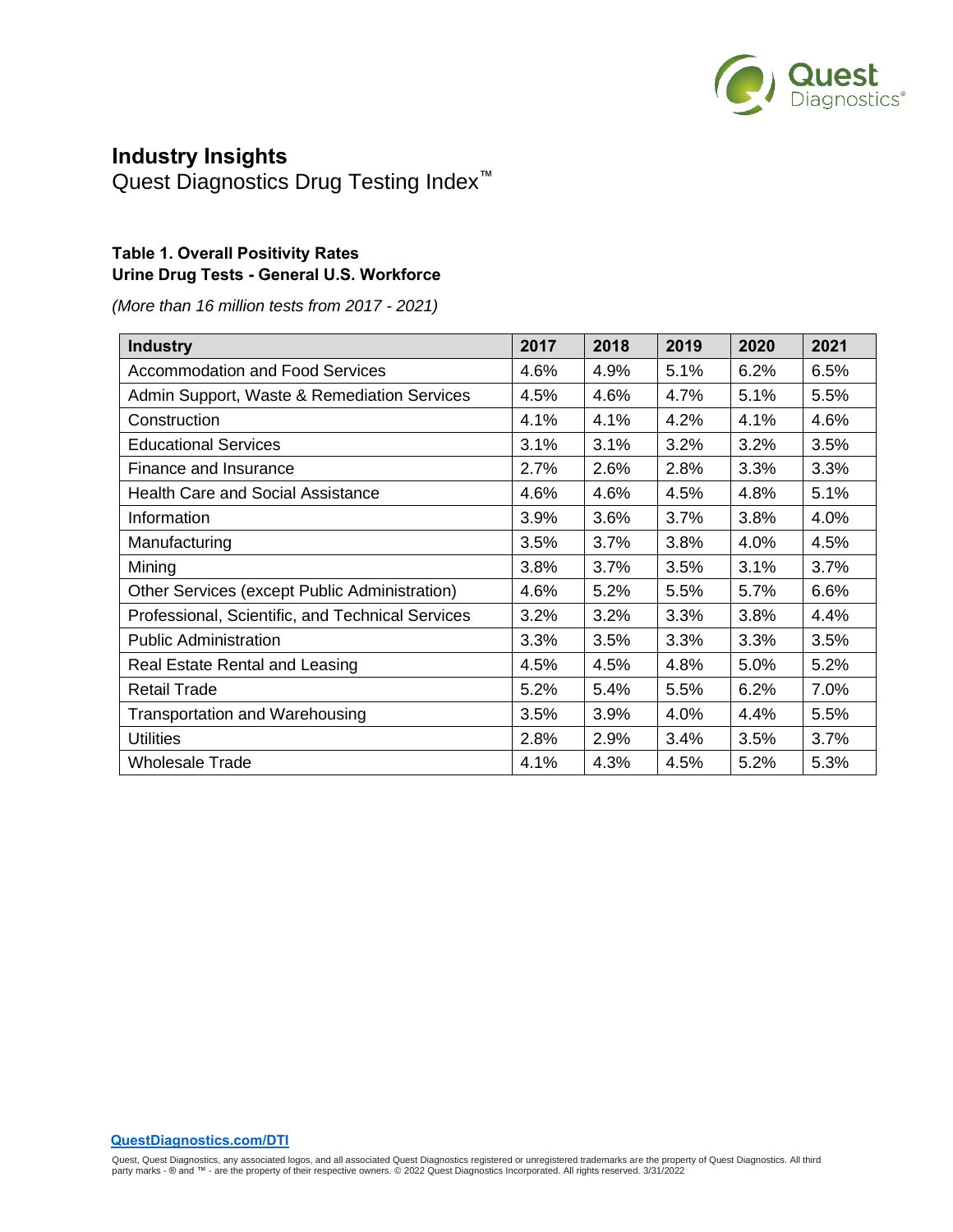## **Table 2. Positivity Rates by Drug: Marijuana Urine Drug Tests - General U.S. Workforce**

*(More than 16 million tests from 2017 - 2021)*

| <b>Industry</b>                                  | 2017  | 2018  | 2019  | 2020  | 2021 |
|--------------------------------------------------|-------|-------|-------|-------|------|
| <b>Accommodation and Food Services</b>           | 3.5%  | 4.0%  | 4.8%  | 6.3%  | 7.5% |
| Admin Support, Waste & Remediation Services      | 2.5%  | 2.8%  | 3.1%  | 3.6%  | 4.2% |
| Construction                                     | 2.0%  | 2.1%  | 2.2%  | 2.5%  | 2.9% |
| <b>Educational Services</b>                      | 0.81% | 0.92% | 1.0%  | 1.0%  | 1.2% |
| Finance and Insurance                            | 1.0%  | 1.1%  | 1.4%  | 2.1%  | 2.3% |
| <b>Health Care and Social Assistance</b>         | 1.9%  | 1.9%  | 2.0%  | 2.4%  | 2.9% |
| Information                                      | 2.2%  | 2.1%  | 2.2%  | 2.7%  | 3.0% |
| Manufacturing                                    | 1.6%  | 1.8%  | 2.0%  | 2.4%  | 3.1% |
| Mining                                           | 1.1%  | 1.2%  | 0.91% | 0.79% | 1.4% |
| Other Services (except Public Administration)    | 2.9%  | 3.5%  | 3.8%  | 3.7%  | 5.0% |
| Professional, Scientific, and Technical Services | 1.4%  | 1.5%  | 1.6%  | 2.2%  | 2.8% |
| <b>Public Administration</b>                     | 0.98% | 1.2%  | 1.3%  | 1.3%  | 1.4% |
| Real Estate Rental and Leasing                   | 2.6%  | 2.8%  | 3.3%  | 4.0%  | 5.1% |
| <b>Retail Trade</b>                              | 3.2%  | 3.5%  | 3.9%  | 5.0%  | 6.4% |
| <b>Transportation and Warehousing</b>            | 2.1%  | 2.4%  | 2.6%  | 3.8%  | 5.4% |
| <b>Utilities</b>                                 | 1.0%  | 1.0%  | 1.6%  | 1.7%  | 2.2% |
| Wholesale Trade                                  | 2.3%  | 2.5%  | 2.9%  | 3.8%  | 4.5% |

## **Table 3. Positivity Rates by Drug: Cocaine Urine Drug Tests - General U.S. Workforce**

*(More than 16 million tests from 2017 - 2021)*

| <b>Industry</b>                                  | 2017  | 2018  | 2019  | 2020  | 2021  |
|--------------------------------------------------|-------|-------|-------|-------|-------|
| <b>Accommodation and Food Services</b>           | 0.31% | 0.30% | 0.27% | 0.23% | 0.20% |
| Admin Support, Waste & Remediation Services      | 0.24% | 0.21% | 0.20% | 0.17% | 0.21% |
| Construction                                     | 0.41% | 0.39% | 0.35% | 0.32% | 0.30% |
| <b>Educational Services</b>                      | 0.05% | 0.05% | 0.04% | 0.03% | 0.04% |
| Finance and Insurance                            | 0.07% | 0.06% | 0.06% | 0.06% | 0.06% |
| <b>Health Care and Social Assistance</b>         | 0.18% | 0.17% | 0.14% | 0.13% | 0.12% |
| Information                                      | 0.15% | 0.13% | 0.10% | 0.11% | 0.07% |
| Manufacturing                                    | 0.20% | 0.19% | 0.17% | 0.16% | 0.19% |
| Mining                                           | 0.27% | 0.22% | 0.17% | 0.16% | 0.21% |
| Other Services (except Public Administration)    | 0.25% | 0.26% | 0.23% | 0.17% | 0.20% |
| Professional, Scientific, and Technical Services | 0.17% | 0.13% | 0.12% | 0.12% | 0.11% |
| <b>Public Administration</b>                     | 0.12% | 0.14% | 0.14% | 0.10% | 0.10% |
| Real Estate Rental and Leasing                   | 0.23% | 0.22% | 0.26% | 0.20% | 0.22% |
| <b>Retail Trade</b>                              | 0.20% | 0.19% | 0.20% | 0.18% | 0.19% |
| <b>Transportation and Warehousing</b>            | 0.28% | 0.27% | 0.25% | 0.20% | 0.24% |
| <b>Utilities</b>                                 | 0.20% | 0.16% | 0.19% | 0.13% | 0.15% |
| <b>Wholesale Trade</b>                           | 0.26% | 0.26% | 0.25% | 0.26% | 0.26% |

Quest, Quest Diagnostics, any associated logos, and all associated Quest Diagnostics registered or unregistered trademarks are the property of Quest Diagnostics. All third<br>party marks - ® and ™ - are the property of their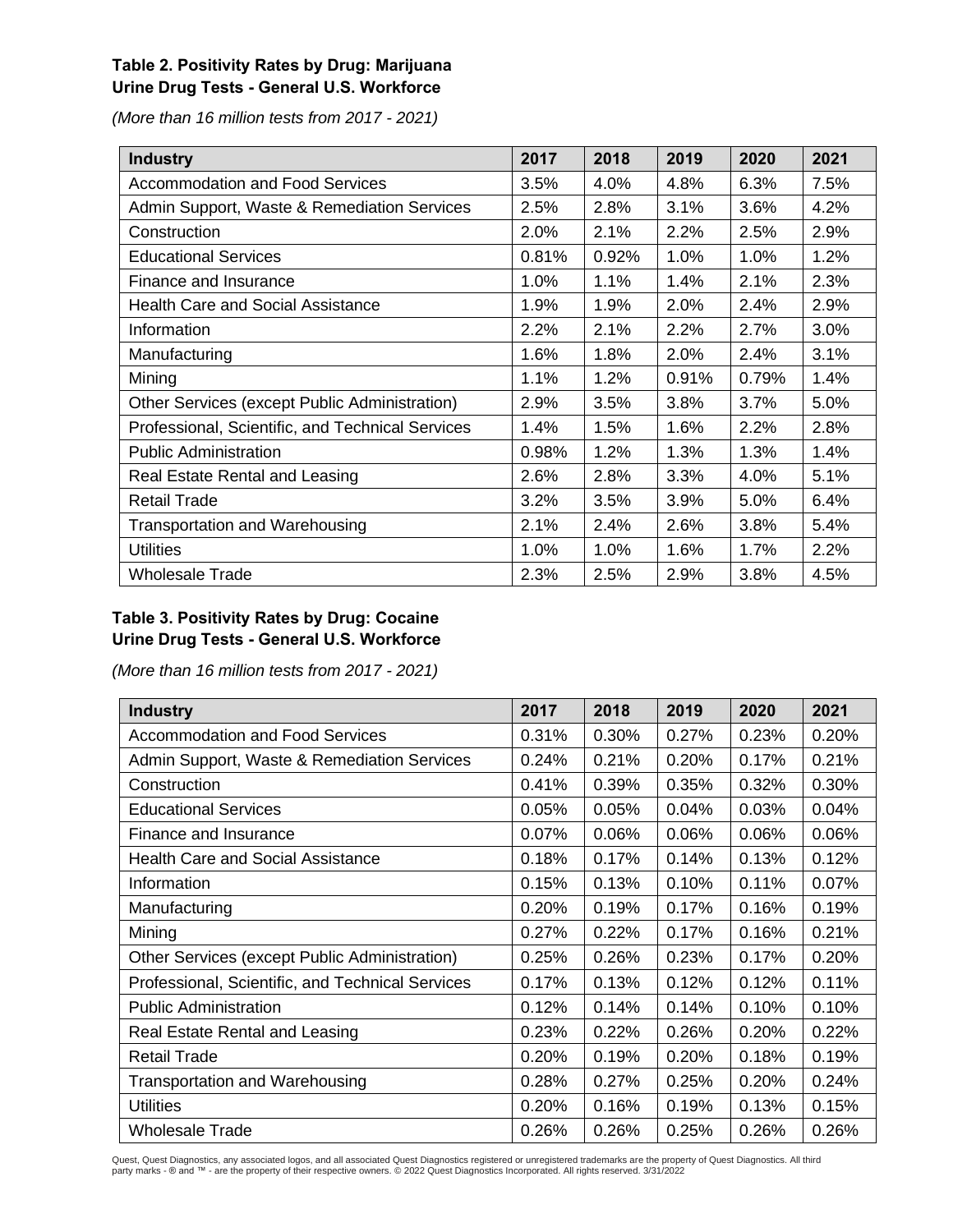## **Table 4. Positivity Rates by Drug: Opiates Urine Drug Tests - General U.S. Workforce**

*(More than 16 million tests from 2017 - 2021)*

| <b>Industry</b>                                  | 2017  | 2018  | 2019  | 2020  | 2021  |
|--------------------------------------------------|-------|-------|-------|-------|-------|
| <b>Accommodation and Food Services</b>           | 0.34% | 0.35% | 0.25% | 0.27% | 0.22% |
| Admin Support, Waste & Remediation Services      | 0.27% | 0.21% | 0.18% | 0.15% | 0.14% |
| Construction                                     | 0.32% | 0.23% | 0.19% | 0.17% | 0.13% |
| <b>Educational Services</b>                      | 0.17% | 0.16% | 0.12% | 0.12% | 0.12% |
| Finance and Insurance                            | 0.23% | 0.13% | 0.13% | 0.10% | 0.10% |
| <b>Health Care and Social Assistance</b>         | 0.48% | 0.39% | 0.33% | 0.29% | 0.23% |
| Information                                      | 0.27% | 0.19% | 0.12% | 0.12% | 0.11% |
| Manufacturing                                    | 0.33% | 0.28% | 0.21% | 0.18% | 0.16% |
| Mining                                           | 0.62% | 0.57% | 0.57% | 0.48% | 0.43% |
| Other Services (except Public Administration)    | 0.25% | 0.26% | 0.21% | 0.25% | 0.18% |
| Professional, Scientific, and Technical Services | 0.23% | 0.19% | 0.15% | 0.13% | 0.13% |
| <b>Public Administration</b>                     | 0.32% | 0.28% | 0.21% | 0.16% | 0.14% |
| Real Estate Rental and Leasing                   | 0.30% | 0.27% | 0.21% | 0.15% | 0.15% |
| <b>Retail Trade</b>                              | 0.33% | 0.26% | 0.23% | 0.20% | 0.24% |
| <b>Transportation and Warehousing</b>            | 0.21% | 0.17% | 0.14% | 0.09% | 0.08% |
| <b>Utilities</b>                                 | 0.29% | 0.24% | 0.18% | 0.17% | 0.18% |
| Wholesale Trade                                  | 0.25% | 0.20% | 0.16% | 0.15% | 0.09% |

## **Table 5. Positivity Rates by Drug: Amphetamines (Amphetamine and Methamphetamine) Urine Drug Tests - General U.S. Workforce**

*(More than 16 million tests from 2017 - 2021)*

| <b>Industry</b>                                  | 2017  | 2018  | 2019  | 2020  | 2021  |
|--------------------------------------------------|-------|-------|-------|-------|-------|
| <b>Accommodation and Food Services</b>           | 0.72% | 0.72% | 0.69% | 0.83% | 0.80% |
| Admin Support, Waste & Remediation Services      | 0.97% | 0.97% | 0.99% | 1.1%  | 1.1%  |
| Construction                                     | 1.0%  | 1.0%  | 1.1%  | 1.1%  | 1.2%  |
| <b>Educational Services</b>                      | 1.6%  | 1.6%  | 1.6%  | 1.7%  | 1.9%  |
| Finance and Insurance                            | 1.0%  | 1.1%  | 1.1%  | 1.1%  | 1.1%  |
| <b>Health Care and Social Assistance</b>         | 1.4%  | 1.4%  | 1.4%  | 1.4%  | 1.5%  |
| Information                                      | 1.0%  | 0.97% | 1.1%  | 1.2%  | 1.2%  |
| Manufacturing                                    | 1.0%  | 1.1%  | 1.2%  | 1.1%  | 1.2%  |
| Mining                                           | 1.3%  | 1.4%  | 1.6%  | 1.4%  | 1.4%  |
| Other Services (except Public Administration)    | 0.87% | 0.92% | 1.0%  | 1.4%  | 1.3%  |
| Professional, Scientific, and Technical Services | 1.0%  | 1.1%  | 1.2%  | 1.2%  | 1.3%  |
| <b>Public Administration</b>                     | 1.4%  | 1.4%  | 1.3%  | 1.3%  | 1.5%  |
| Real Estate Rental and Leasing                   | 0.87% | 0.88% | 0.90% | 0.91% | 0.97% |
| <b>Retail Trade</b>                              | 0.97% | 1.0%  | 1.0%  | 1.0%  | 1.2%  |
| <b>Transportation and Warehousing</b>            | 0.70% | 0.74% | 0.71% | 0.65% | 0.71% |
| <b>Utilities</b>                                 | 0.96% | 1.0%  | 1.1%  | 1.0%  | 1.1%  |
| <b>Wholesale Trade</b>                           | 1.1%  | 1.0%  | 1.0%  | 0.96% | 1.0%  |

Quest, Quest Diagnostics, any associated logos, and all associated Quest Diagnostics registered or unregistered trademarks are the property of Quest Diagnostics. All third<br>party marks - ® and ™ - are the property of their